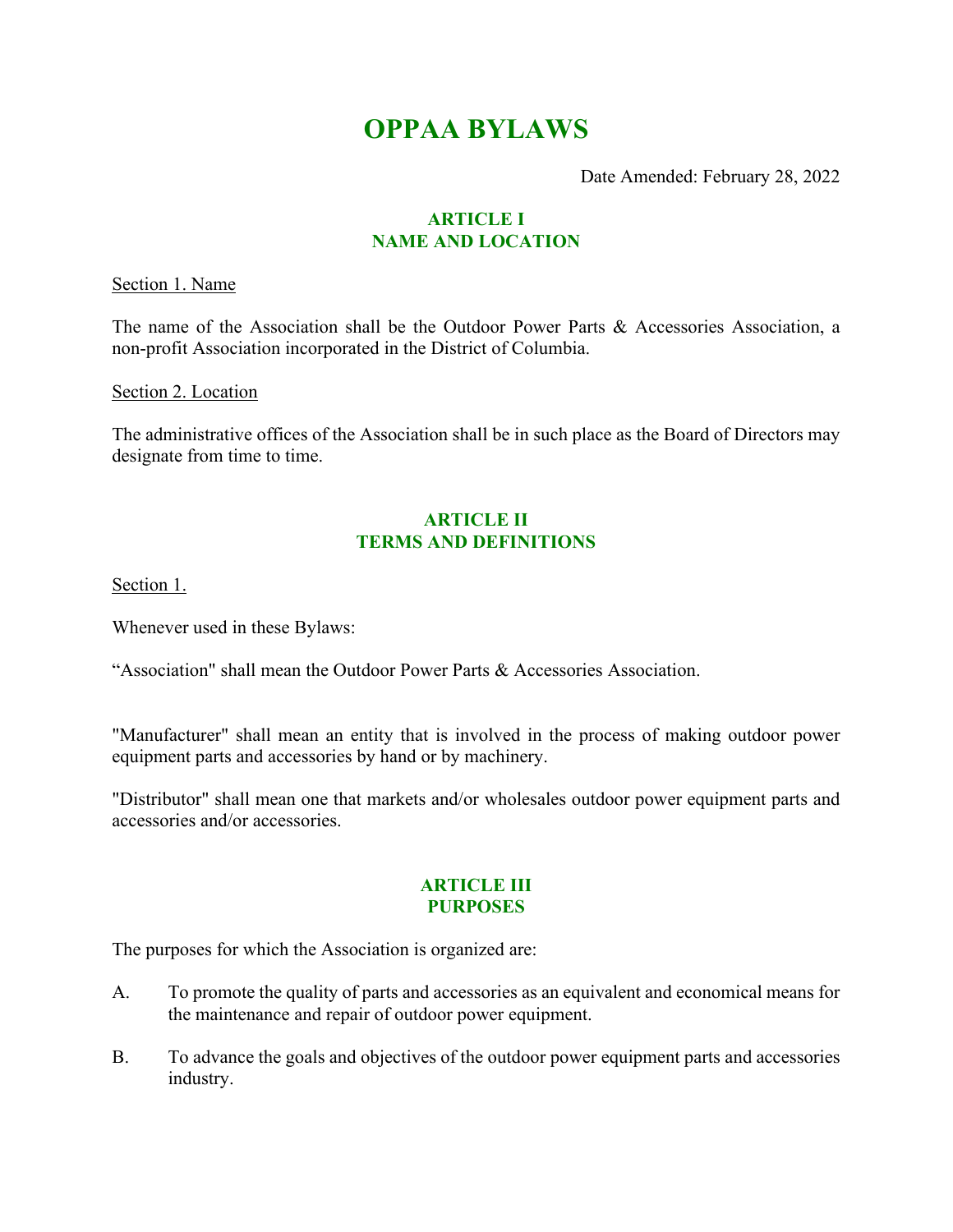- C. To promote the professionalism and a high level of ethical conduct of individuals engaged in the parts and accessories segment of the outdoor power equipment industry.
- D. To provide educational programs and services for the development of industry members.
- E. To establish and maintain contacts and relationships with other segments of the outdoor power equipment industry.
- F. To promote a better understanding between outdoor power equipment dealers and retailers of the capability of parts and accessories manufacturers, distributors and importers to provide products and services necessary to meet the needs of the customers.

# **ARTICLE IV MEMBERSHIP**

# Section 1. Classes of Membership

There shall be three (3) classes of membership: Corporate members, Regional Distributor members, and Affiliate members. Individuals from any class of membership may serve on committees, vote in committees, and otherwise perform duties in accordance with procedures established by the Board of Directors or these Bylaws.

#### Section 2. Corporate Member

Corporate membership in the Association shall be open to any business entity actively engaged in the (1) manufacture, (2) import, (3) raw material supply of or for parts and accessories for outdoor power equipment.

#### Section 3. Regional Distributor Member

Regional distributor membership in the Association shall be open to any business entity whose primary activity is the local distribution of parts and accessories for outdoor power equipment.

#### Section 4. Voting Representative

Each Corporate and Regional Distributor member is entitled to have one (1) vote to be cast through its voting representative. Each voting representative shall enjoy the full rights and privileges of the Association, including the right to hold office and chair committees. The name of the voting representative shall be designated at the time the application for membership is filed with the national office and may be changed by virtue of written notification from the member to the administrative headquarters of the Association.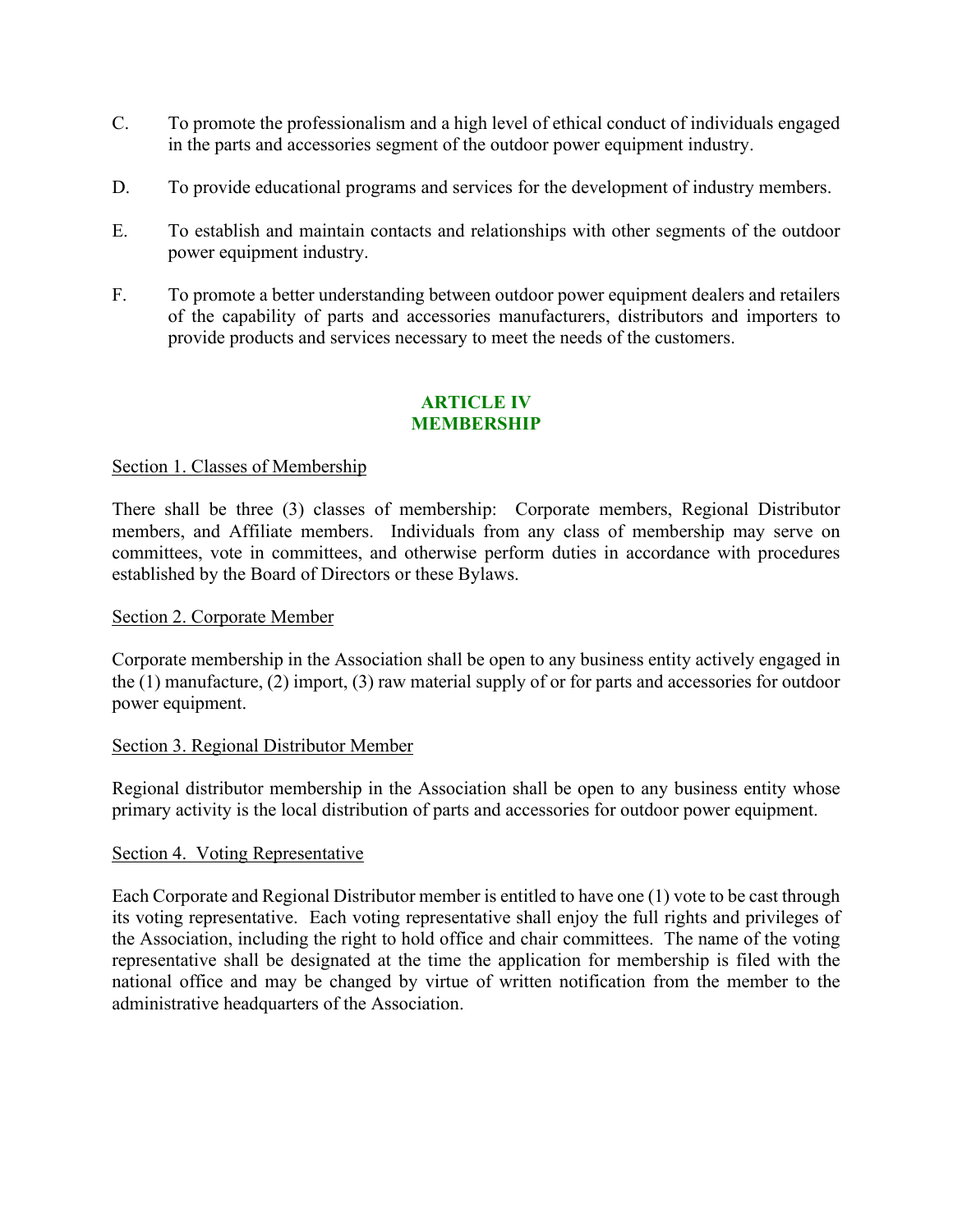# Section 5. Affiliate Member

Affiliate membership in the Association shall be open to any business entity, individual, or any other interested party which is desirous of furthering the purposes and objectives of the Association but which may not qualify for membership in any of the above categories. Such entities as (1) Press, (2) Financial Institutions, (3) Academic Institutions, (4) Consultants, and (5) retailers would be examples of an Affiliate Member. Affiliate members shall not be eligible to vote, hold an elective office**,** but may serve on committees, may be appointed as committee chairs and shall otherwise enjoy all other rights and privileges of the Association.

# Section 6. Application for Membership

Any business entity or individual eligible for membership, as defined in Article IV, Sections 2, 3 and 4, may make written application to the administrative headquarters of the Association for membership. All such applications shall be reviewed, and accepted or rejected, pursuant to procedures that may be adopted by the Board of Directors.

# Section 7. Voluntary Resignation of Membership

A member may resign at any time. Such resignation shall be in writing, addressed to the President of the Association, and delivered to the administrative headquarters of the Association. Resignation of membership shall become effective at the time of receipt or at a later time, if so designated in the letter of resignation. Such resignation shall not relieve the resigning member of its obligations for the payment of dues, assessments, or other charges accrued or unpaid on the date resignation becomes effective.

# Section 8. Termination of Membership

Members in any membership classification may have their membership terminated for cause by two-thirds (2/3) vote of the Board of Directors present at any meeting. For any cause other than nonpayment of dues, the vote for removal shall occur only after the member has been advised of the pending Board action and has been given a reasonable opportunity for defense; and such member, if removed, may appeal the decision of the Board at the next annual business meeting of the Association, provided notice of the appeal has been given to the President, at least ten (10) days in advance of the meeting.

# Section 9. Grounds for Termination of Membership for Cause

Grounds for termination for cause shall include:

- A. Willful or repeated conduct in violation of the antitrust laws of the United States and/or willful or repeated conduct in violation of federal or state laws and regulations prohibiting businesses from engaging in anti-competitive, unfair, or deceptive acts or practices.
- B. Failure to abide by and adhere to the Code of Ethics of the Association.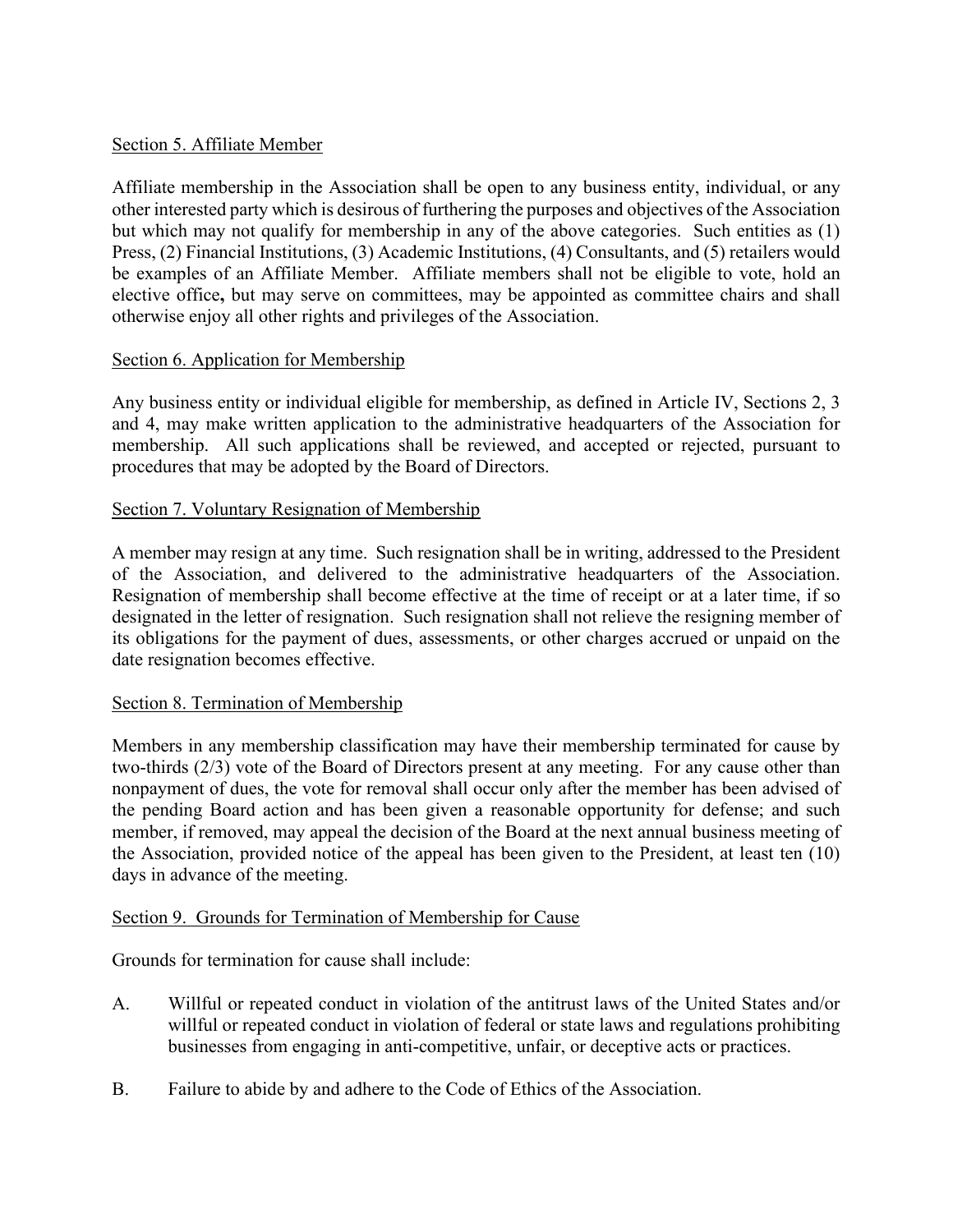C. Any other conduct by a member, or a member's officers or employees which reflect adversely on the reputation and good will of the Association.

#### Section 10. Rights upon Cessation of Membership

Upon cessation of membership, no former member shall be entitled to any interest in the assets of the Association and to any claim against the Association or its remaining members, relative to matters involving the Association.

# **ARTICLE V DUES AND FISCAL YEAR**

#### Section 1. Dues Period, Determination and Adjustments

Corporate, Regional Distributor and Affiliate membership in the Association shall be for a twelve (12) month period beginning January 1. The first year's dues will be prorated to the next December 31. Dues for all classes of members shall be established by the Board of Directors and shall be effective immediately upon their adoption or upon such date as established by the Board of **Directors** 

#### Section 2. Fiscal Year

The fiscal year of the Association shall be from January 1, through December 31. A review by a certified public accountant of the books and records of the Association shall be conducted at such times as directed by the Board of Directors. A copy of the review shall be available in the National Office for inspection by any member.

#### Section 3. Dues Delinquencies

Dues for members shall be due and payable within thirty (30) days of billing. If a member is in arrears for more than ninety (90) days, as to the payment of their dues, that member's rights in the Association shall cease without further notice. Delinquent members, who subsequently pay their dues, may be reinstated at the discretion of the Membership Committee.

# **ARTICLE VI MEMBERSHIP MEETINGS AND VOTING**

#### Section 1. Annual Meeting

There shall be an annual business meeting of the Association and its members at such place and on such dates as may be determined by the Board of Directors for transaction of such business as may be properly brought before the meeting. Notice of the annual business meeting shall be mailed to the last reported address of each active member at least sixty (60) days prior to the date of the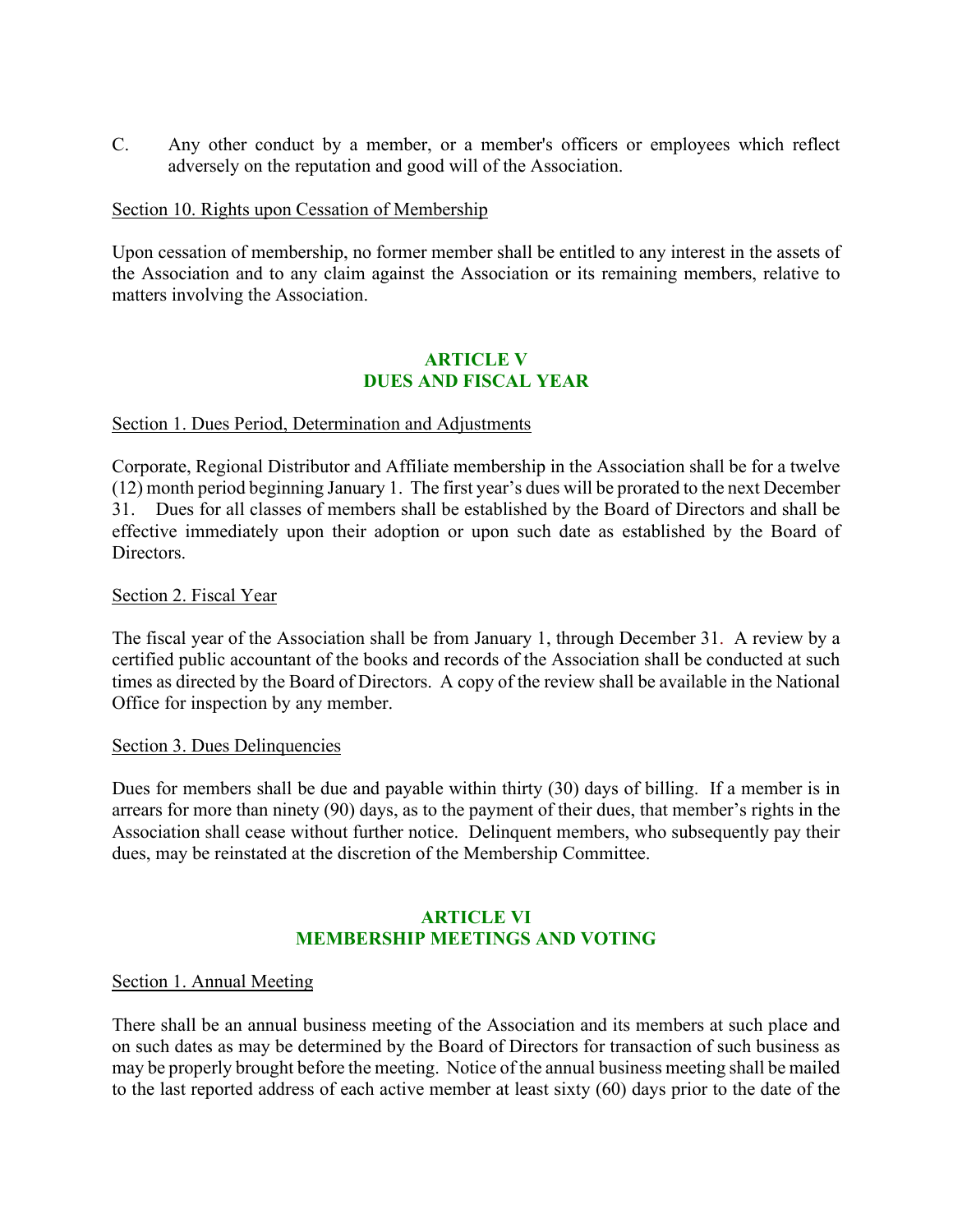meeting. The annual business meeting shall be open to all classes of membership and voting rights as described in Article IV shall prevail.

# Section 2. Special Meetings

Special meetings of the membership may be called by the Board of Directors at any time or be called by the President upon written request of twenty percent (20%) of all corporate members. The business to be transacted at such special meetings shall be stated in a special notice and no other business may be conducted at that time.

# Section 3. Voting of the Membership

Each Corporate member shall appoint and certify to the President of the Association one (1) person to be its voting representative to the Association. This representative shall represent, vote, and act for the Corporate member in all affairs of the Association. Each Corporate member shall also designate an alternative representative. The appointment of any voting representative or alternate may be revoked by the Corporate member at any time by notifying the President in writing. Each Corporate member shall have one (1) vote.

# Section 4. Voting by Mail

Whenever the Board of Directors or Executive Committee considers that a question has arisen which should be put to a vote of the active membership and that it is unnecessary or inexpedient to call a special meeting, the Executive Committee or Board of Directors may submit the matter to the active membership in writing, by mail or email for a vote and decision. The issue shall be determined according to the votes of a majority of the total votes cast. Any vote taken under the provisions of this Section shall have the same effect as though taken at a meeting of the Association.

# Section 5. Quorum

A majority of those members present at any membership meeting shall be considered a quorum for the purpose of transacting business. The order of business may be altered or suspended at any annual business meeting by a simple majority vote. Parliamentary procedures, as set forth in Robert's Rules of Order, shall govern all deliberations.

# **ARTICLE VII BOARD OF DIRECTORS**

# Section 1. Authority and Responsibility

The governing body of the Association shall be its Board of Directors. The Board of Directors shall have supervision, control, and direction of the affairs of the Association, its committees, and publications. It shall determine the general policies of the Association, actively promote the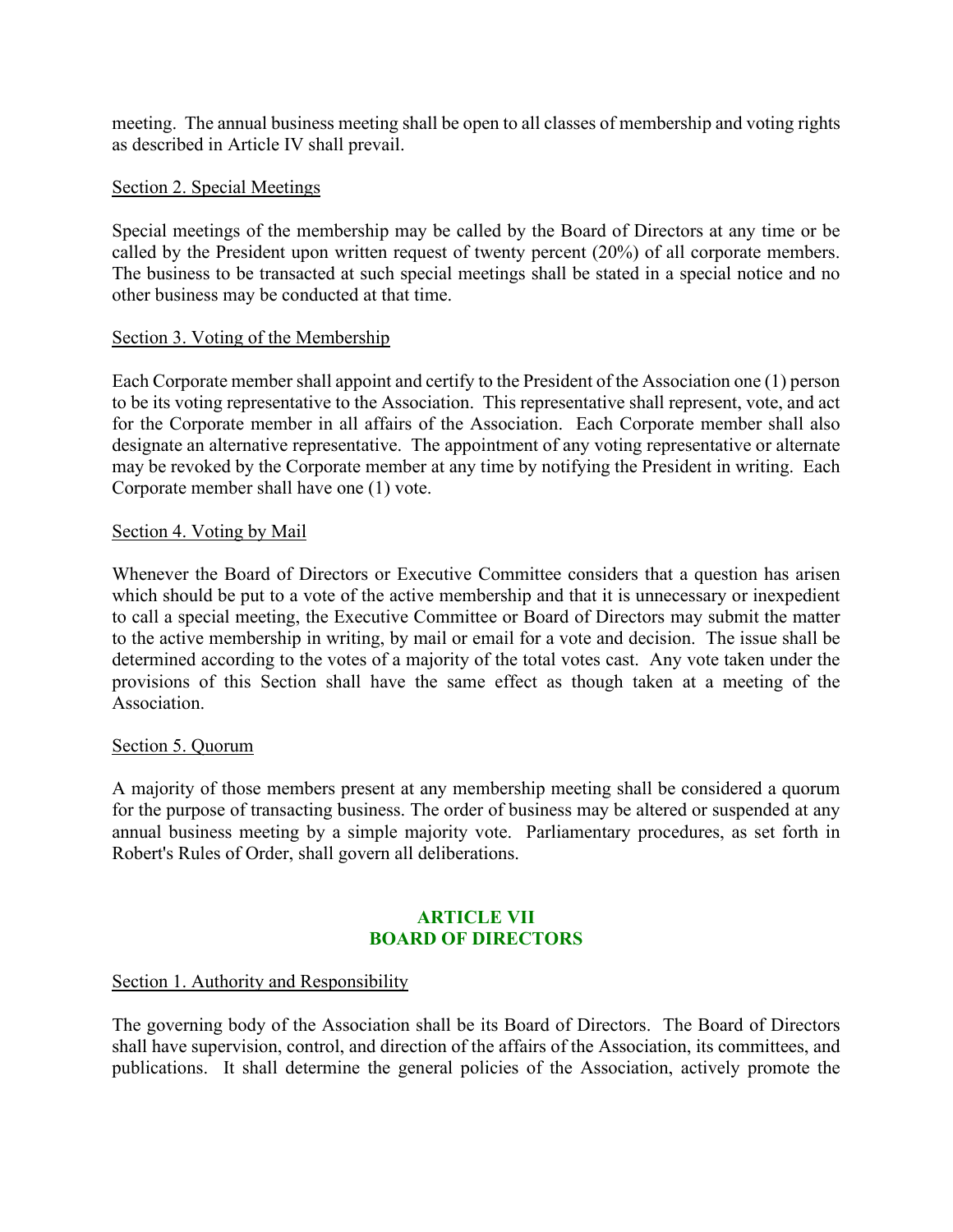Association's objectives, and shall supervise the disbursement of its funds. The Board may adopt rules and regulations for the conduct of its business.

# Section 2. Board Composition

The Board of Directors shall be composed of not less than four (4) nor more than seven (7) elected directors, three (3) elected officers, a President, a Vice President, a Secretary/Treasurer and one (1) ex-officio member, which shall be the Immediate Past President. The Immediate Past President shall succeed to that office upon the elevation of his/her successor without election.

# Section 3. Terms of Office

Directors shall be elected for two year terms. Each newly-elected director shall take office at the conclusion of the annual business meeting and serve for their specified term or until their successors are elected.

# Section 4. Meetings

The Board of Directors shall hold at least two (2) regular meetings each year, one of which shall be held in conjunction with the annual meeting of the Association. The time and place of the meetings shall be designated by the President. Meetings of the Board will be called by the President at such times and place as he/she may designate and shall be called upon demand of the majority of the Directors, at such time and place as such Directors designate. Notice of all meetings of the Board of Directors shall be sent by mail or email to each Director at least ten (10) days in advance of such meeting.

# Section 5. Quorum

A majority of the Directors shall constitute a quorum at any meeting of the Board of Directors.

# Section 6. Vacancies

Vacancies on the Board shall be filled by nomination by the President and confirmed by the Board of Directors, to complete the term of office of the vacancy.

# Section 7. Absences

Any member of the Board of Directors who is unable to attend a meeting shall, in a letter addressed to Vice President, state their reason(s) for the absence. If a Director is absent from two (2) meetings in any one (1) fiscal year, for reasons which the Board shall determine to be insufficient, the director's resignation shall be deemed to be rendered and accepted, and they shall be so notified.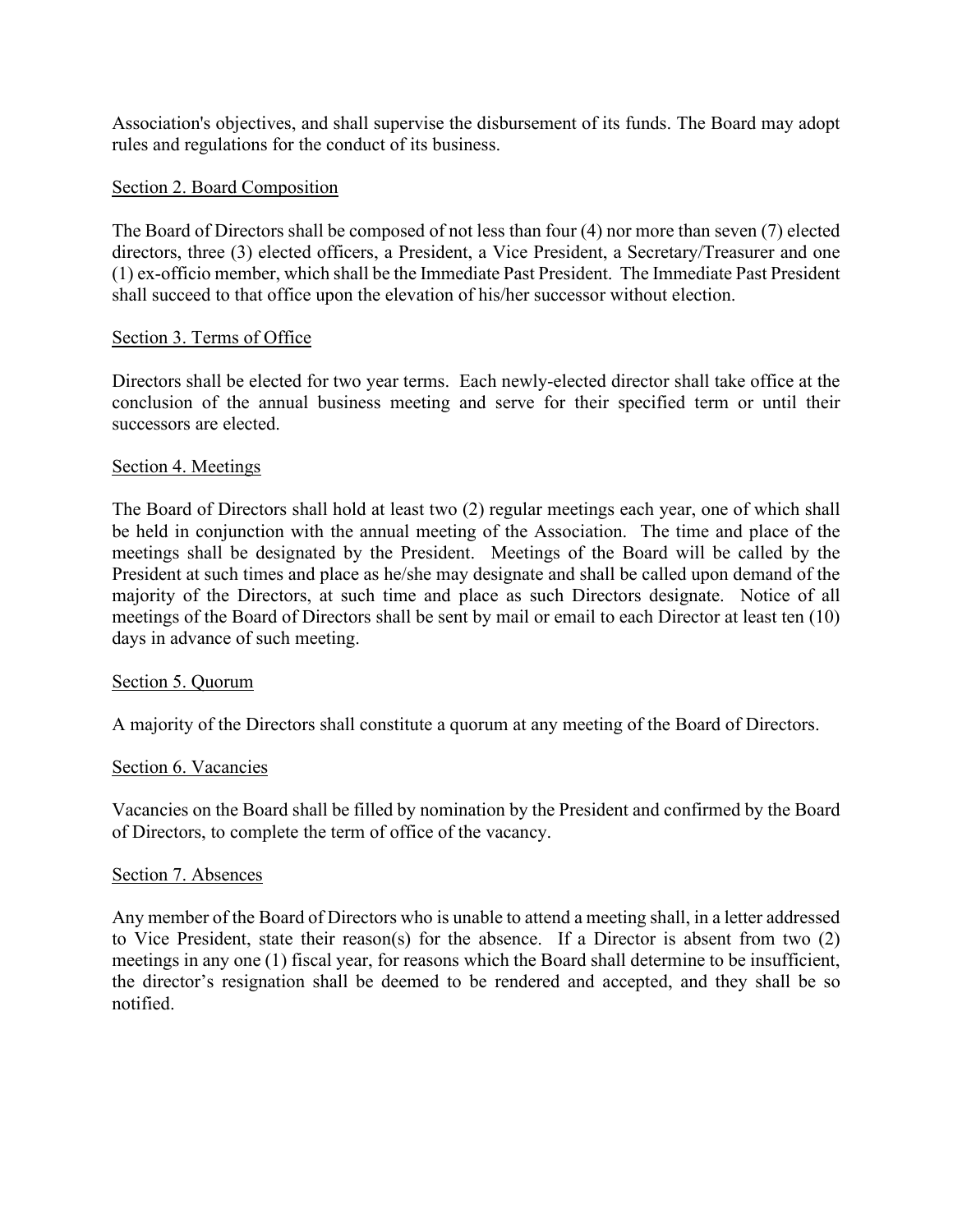#### Section 8. Meeting by Telephone

Members of the Board of Directors or any committee of the Board may participate in any meeting of the Board or committee by conference telephone or similar communication equipment by which all persons participating in such telephone call meeting can hear each other. Participation in such a meeting pursuant to this Section shall constitute presence in person at such meeting.

#### Section 9**.** Consent in Lieu of Meeting

Any action required or permitted to be taken at any meeting of the Board of Directors or any meeting of a committee of the Board may be taken without a meeting, without prior notice and without a vote of the Board of Directors or any committee thereof, as the case may be, if a majority of the membership thereof consents thereto in writing and such writings are filed with the minutes in the Association's national office.

#### Section 10. Resignation

Any Officer or Director may resign, at any time, by giving written notice to the President. Such resignation shall take effect at the time specified therein or, if no time is specified, at the time of acceptance thereof, as determined by the Board of Directors.

# **ARTICLE VIII OFFICERS**

# Section 1. Officers

The elected Officers of the Association shall be elected by the Members of the Association. The elected officers shall be a President, a Vice President, and a Secretary/Treasurer. The other officer shall be the Immediate Past President. Each of the elected officers shall serve a one (1) year term for the office to which elected and shall take office at the conclusion of the annual business meeting. Each officer shall serve their specified term or until their successor is elected. An elected officer may be eligible for re-election to any officer position.

# Section 2. Duties and Responsibilities Of The Officers

A. *President.* The President shall be Chief Elected Officer of the Association, and shall serve as Chairman of the Board of Directors and the Executive Committee. The President shall also serve as an ex-officio member on all committees, except the Nominating Committee, and shall recommend all required appointments to standing and special committees.

At the annual business meeting of the Association and at such other times as deemed proper, the President shall communicate to the members such matters and make such suggestions as may tend to promote the welfare and increase the usefulness of the Association. The President shall perform such duties as are necessarily incident to that office, or as may be prescribed by the Board of Directors.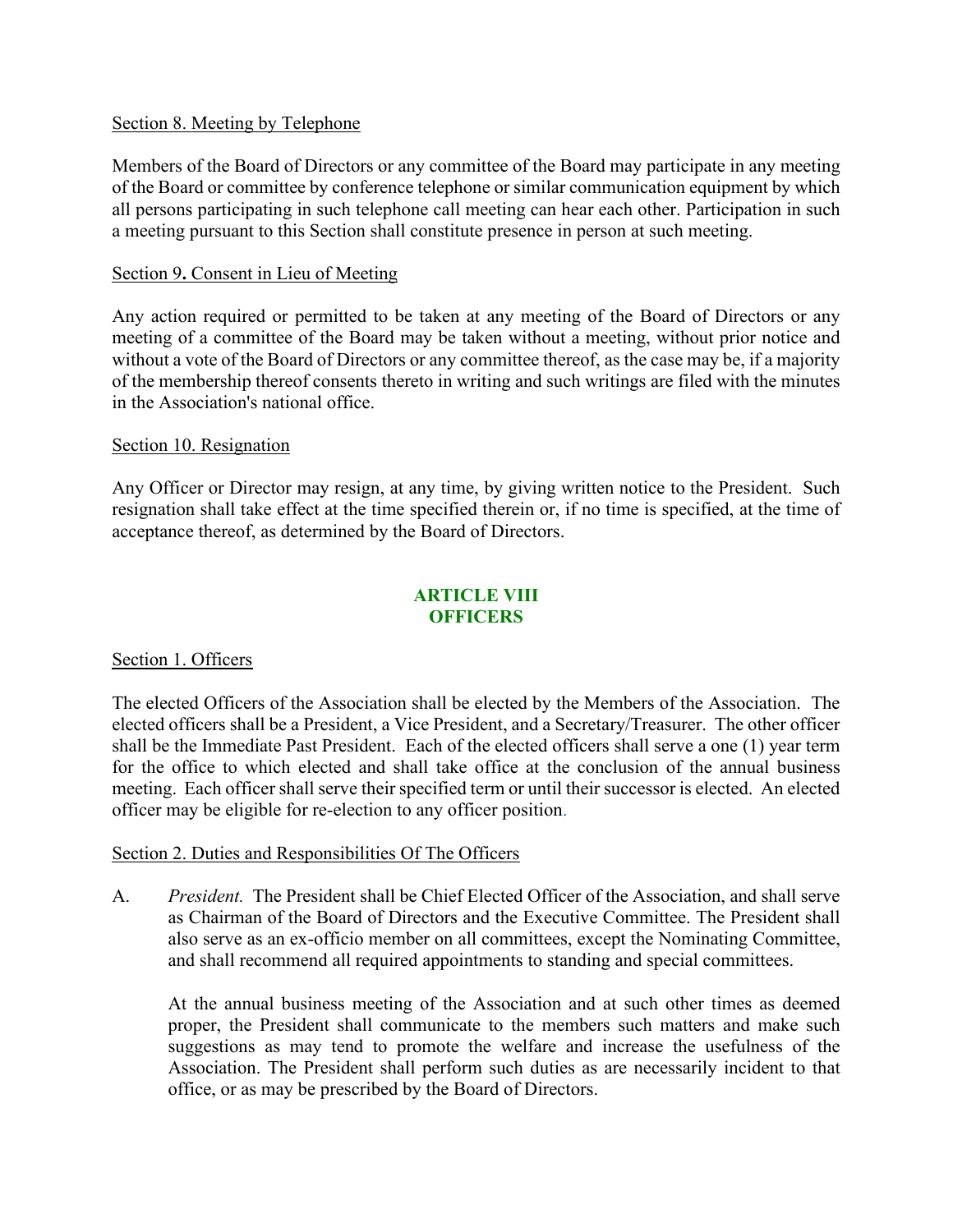- B. *Vice President.* It is intended that the Vice President succeed to the Presidency. The Vice President shall perform such duties as are delegated or assigned by the President or the Board of Directors and shall perform the duties of the President in the event that individual is unable to act.
- C. Secretary/Treasurer.The Secretary/Treasurer shall have the usual duties of a corporate Secretary and Treasurer and may appoint an Assistant from the staff to carry out routine duties. All routine duties of the Secretary/Treasurer may be delegated in whole or in part to the staff at the National Office. The Secretary/Treasurer shall familiarize himself/herself with the financial policies, investment policies, and accounting procedures of the Association. The Secretary/Treasurer shall consult with the President, and certified public accountants when retained, on such matters as he/she deems desirable in order to make a full and complete report at such times as the Board of Directors may desire. This report will be presented by the Secretary/Treasurer as required at each meeting of the Board of Directors as well as at each annual business meeting.

# Section 3. Vacancies of the Elected Officers

A vacancy in the office of President, or Vice President**,** shall be filled by the next succeeding officer. The President, in consultation with the nominating committee, shall recommend an individual to the Board of Directors for approval to serve as acting Secretary/Treasurer, until the next annual election of the officers.

# **ARTICLE IX COMMITTEES**

# Section 1. Establishment of Special Committees

The Board of Directors shall have the power to create select committees and/or task forces of the Association; to define, limit or enlarge the functions of any such committee consistent with these Bylaws. The President shall appoint and remove committee chairpersons and members and fix the terms of such appointments, which terms shall not exceed the term of the President. The Board of Directors may refer or assign any matter to any committee, make rules with respect to their government not inconsistent with these Bylaws and discharge or terminate any such committee. Each committee shall formulate its own internal rules, regulations and policies subject to the approval of the Board. Any regulations or policies which affect the rights of the membership shall be subject to confirmation by the Board of Directors before becoming effective.

Section 2. Standing Committees

The Standing Committees of the Association shall be:

Section 2. A. Executive Committee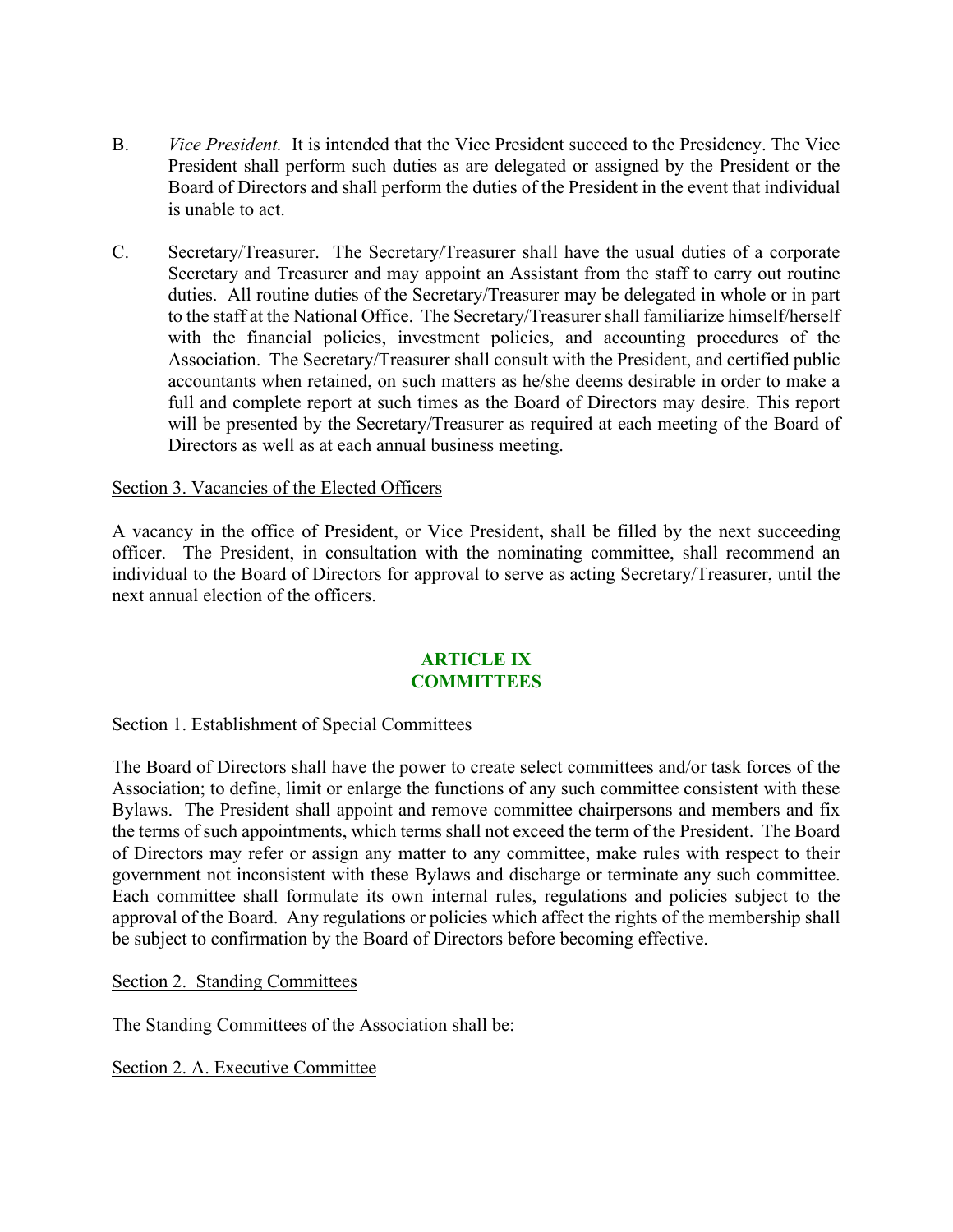The Executive Committee may act in place of/or instead of the Board of Directors between Board meetings, on all matters except those specifically reserved to the Board by the Board. Actions of the Executive Committee shall be reported to the Board by mail or at the next Board of Directors meeting. The Executive Committee shall consist of the three (3) elected officers, and the Immediate Past President.

# Section 2. B. Nominating Committee

The Nominating Committee shall consist of at least three (3) members appointed by the President not later than ninety (90) days prior to the annual business meeting. Not less than sixty (60) days prior to the annual business meeting, the Nominating Committee shall nominate sufficient members to fill the positions for directorships whose terms expire that year, and shall nominate members to fill all elected-officer positions. All nominees shall then be consulted to determine their willingness to undertake the duties of the position to which the Committee shall nominate them. Staff at the National Office shall, at least thirty (30) days prior to the annual business meeting, cause the Nominating Committee's report to be mailed or emailed to all members. No more than two (2) members of the Board of Directors may be appointed to serve on this Committee.

# Section 2. C. Finance Committee

The Finance Committee shall be chaired by the Secretary/Treasurer. Its membership shall consist of the President, the Immediate Past Secretary/Treasurer, and the current Secretary/Treasurer. They shall meet annually, and as otherwise requested, prepare and submit recommendations for approval by the Board of Directors for the orderly receipt and expenditure of the Association's funds. The Committee shall also, from time to time, review dues, contributions, and assessments, to assure that the Association meets its financial obligations.

# Section 2. D. Marketing Committee

The Marketing Committee shall consist of at least three (3) members, appointed by the President, with at least one member being from the Executive Committee. They shall meet annually, and as otherwise requested, prepare and submit recommendations for approval by the Board of Directors. The Committee shall also, from time to time, review member activities and feedback, to align and support the Association's purpose.

# Section 3. Committee Quorum

- A. *Executive Committee*. Three of the four members of the Executive Committee shall constitute a quorum in any duly-called meeting of the Committee. The President shall call such meetings of the Executive Committee at any time he/she feels the business of the Association may require such a meeting, or a meeting may be called by the President upon the request of three (3) members of the Executive Committee.
- B. *General Committee Quorum*. A majority of those committee members present at any duly-called meeting of a committee, other than the Executive Committee, shall constitute a quorum for purposes of conducting business of that committee.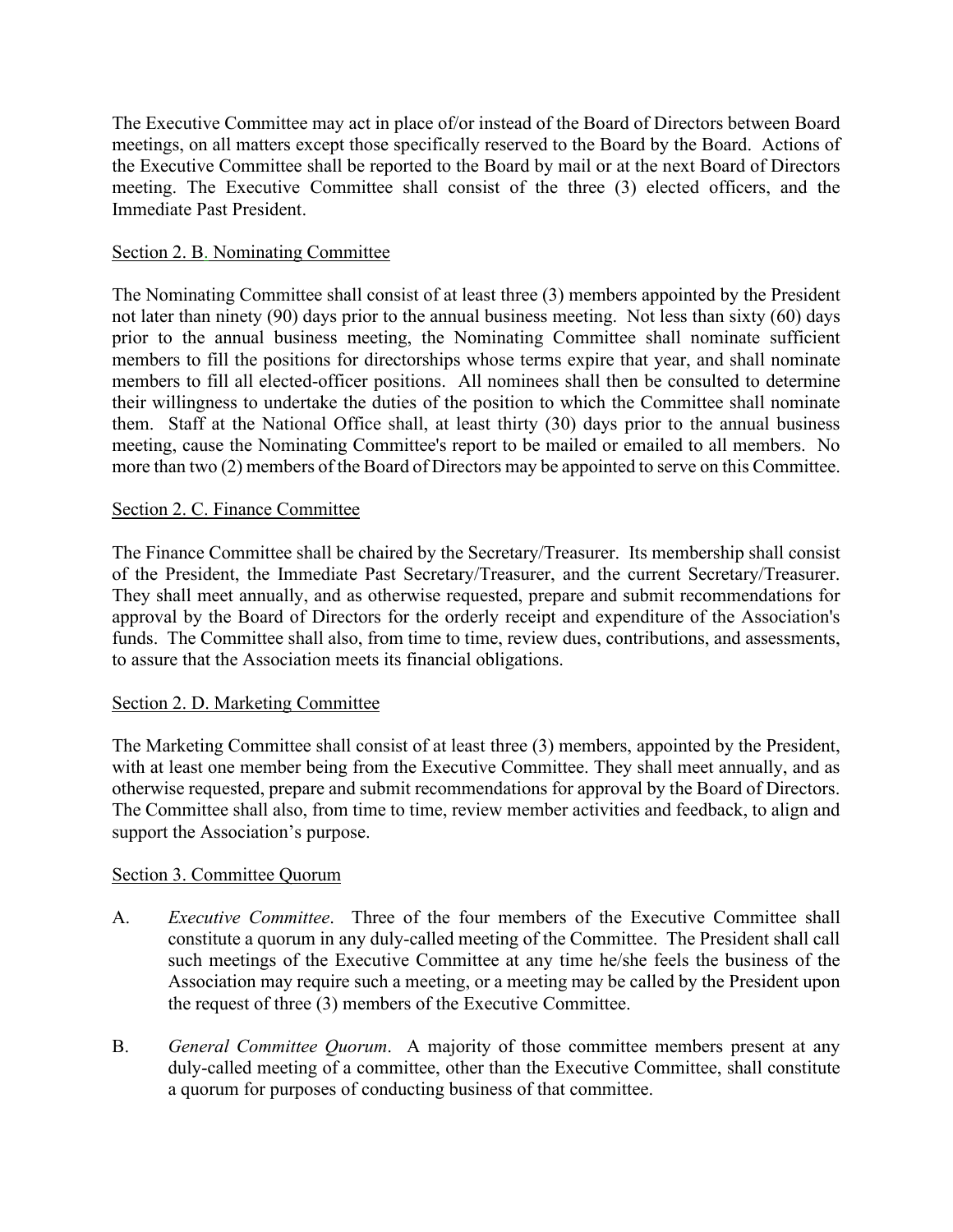#### **ARTICLE X SEAL**

The Board of Directors shall provide a suitable seal containing the name of the Association and the place and year of incorporation which shall be in the custody of the Secretary/Treasurer or his/her designee.

# **ARTICLE XI DISSOLUTION**

In the event of the dissolution or final liquidation of the Association, the Board of Directors shall, after making provisions for the payment of all liabilities of the Association, dispose of all the assets of the Association in such manner, or to such organization or organizations organized and operated exclusively for charitable, educational or scientific purposes, as shall at the time qualify as an exempt organization or organizations under Section 501(c) of the Internal Revenue Code of 1954 (or the corresponding provision of any future United States Internal Revenue Law), as the Board of Directors shall determine.

# **ARTICLE XII CONTRACTS, CHECKS, DEPOSITS, AND FUNDS**

#### Section 1. Contracts

The National Office is authorized to enter into any contract or execute and deliver any instrument in the name of and on behalf of the Association. In addition, the Board of Directors may by resolution grant similar authority to any officer or agent of the Association as it sees fit.

#### Section 2. Checks, Drafts

All checks, drafts or orders for payment of money, or notice of other evidence of indebtedness incurred in the name of the Association shall be signed by a representative at the National Office of the Association. The Secretary/Treasurer shall likewise have authority to sign all checks, drafts, and notes of indebtedness on behalf of the Association. All notes or indebtedness, over \$25,000 whether signed by the staff member, the Secretary/Treasurer, or any other duly authorized officer or agent of the Association, shall be accompanied by a resolution passed by the Board of Directors authorizing such indebtedness. All funds of the Association shall be deposited from time to time to the credit of the Association's financial institution or other entities as the Board of Directors may select.

# Section 3. Non Profit Character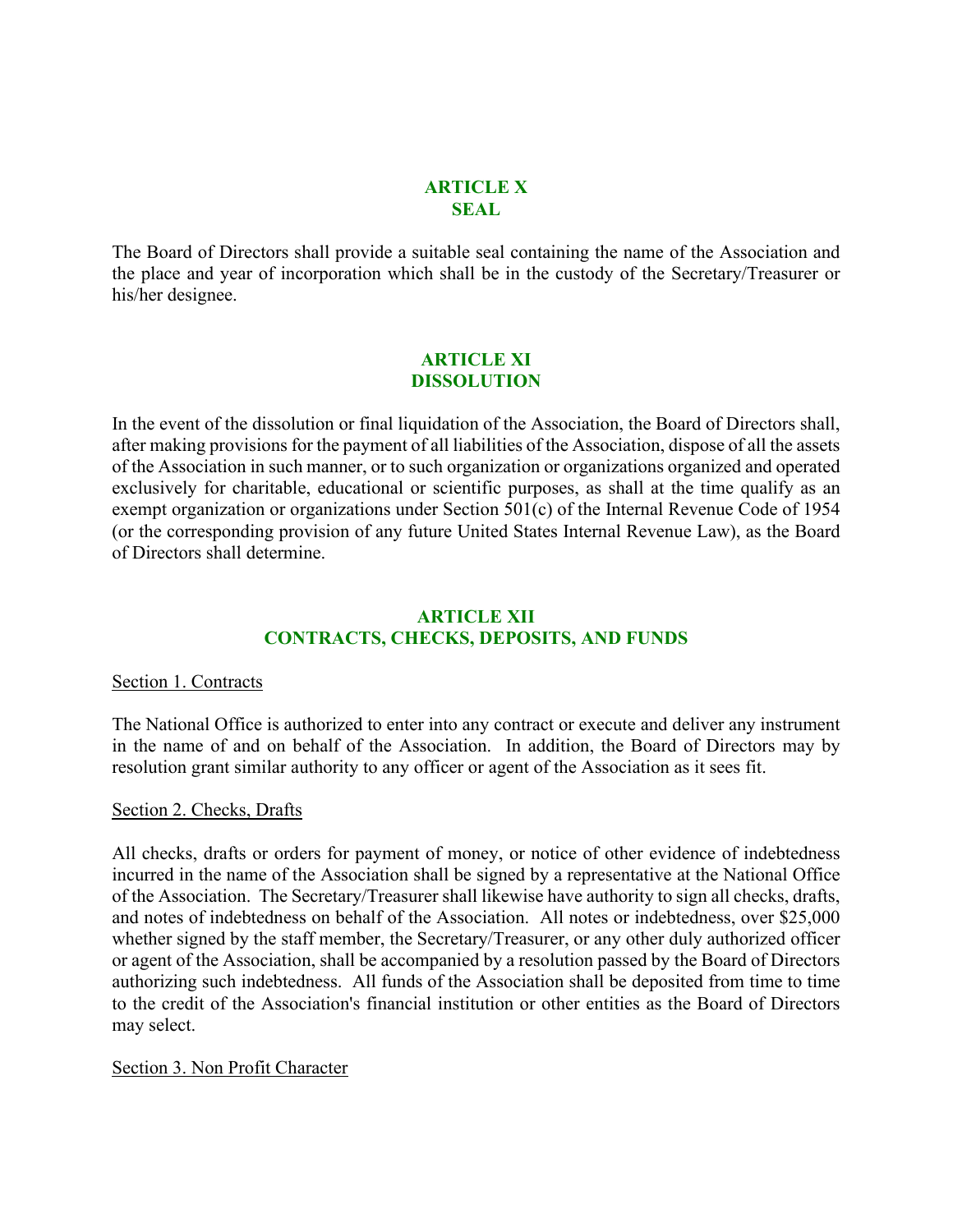The Association does not afford any pecuniary gain, incidentally or otherwise, to its members. There shall be no personal liability of members for corporate obligations.

#### **ARTICLE XIII INDEMNIFICATION**

The Association shall indemnify, to the extent permitted by the laws of the District of Columbia, every individual who has been or now is (1) a duly elected or appointed director of the Association; or (2) a duly elected or appointed officer of the Association; or (3) an employee of the Association in the performance of their specified duties; or (4) a member of any committee of the Association; or (5) any person who has been or now is serving at the Association's request as a representative, director, or officer of another corporation, whether for profit or not for profit. Said individuals shall be indemnified against expenses actually and necessarily incurred in connection with the defense of any action, suit or proceeding in which he/she is made a party by reason of being or having served in such capacity, as described above, except in relation to matters as to which he/she shall be adjudged in such action, suit, or proceeding to be liable for negligence or misconduct in the performance of a duty. Such indemnification may be deemed exclusive of any other rights of which such individual may be entitled, under any Bylaw, agreement, vote of the Board of Directors, members, or otherwise.

#### **ARTICLE XIV AMENDMENTS TO THE BYLAWS AND ARTICLES OF INCORPORATION**

#### Section 1. Amendments By The Membership

These Bylaws may be adopted, altered, amended or repealed by affirmative majority vote of the members of the Association present and voting at any duly-called meeting of the membership, provided that at a copy of any proposed amendment be mailed at least thirty (30) days before the date of such meeting.

#### Section 2. Amendments By The Board of Directors

Subject to the rights of the membership to adopt, amend or repeal these Bylaws as provided in Article XIV, Section 1, the Board of Directors may amend or repeal any of these Bylaws.

#### Section 3. Amendments to The Articles Of Incorporation

Amendments to the Articles of Incorporation shall be made in the following manner: the Board of Directors shall adopt a resolution setting forth the proposed amendment and directing that it be submitted to a vote at any annual business or special meeting of members having voting rights, or such vote may be conducted by mail or email.